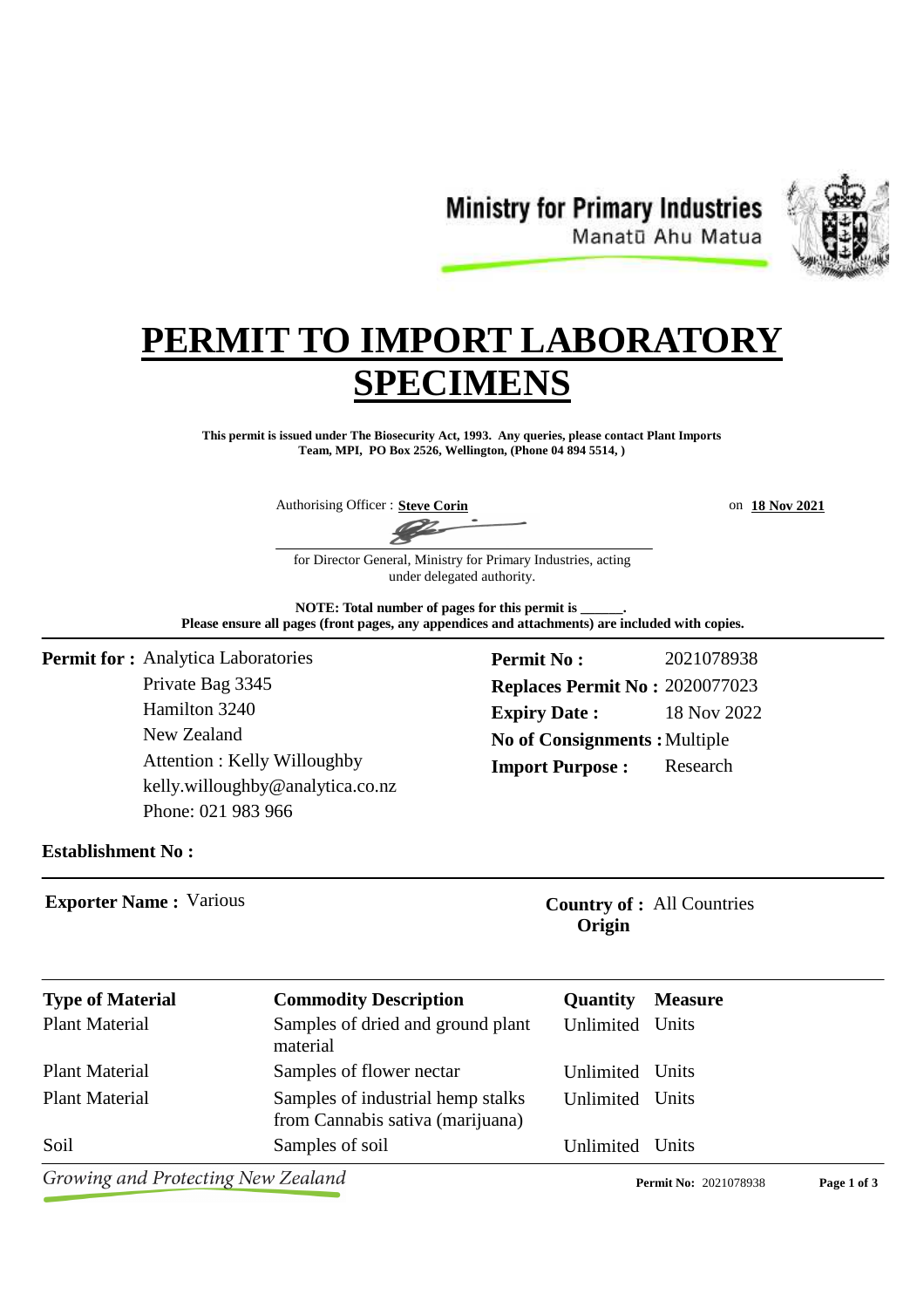# **Ministry for Primary Industries**



Manatū Ahu Matua

| <b>Type of Material</b>                  | <b>Commodity Description</b>                                                                                                                   | <b>Quantity</b> | <b>Measure</b> |  |
|------------------------------------------|------------------------------------------------------------------------------------------------------------------------------------------------|-----------------|----------------|--|
| Water                                    | Samples of water                                                                                                                               | Unlimited Units |                |  |
| <b>Standard</b>                          | RESEARCH.IHS, Research Samples (excluding animal samples)                                                                                      |                 |                |  |
| <b>Post Entry Type: Transitional Fac</b> |                                                                                                                                                |                 |                |  |
|                                          | <b>Standard Reference:</b> 154.02.17 (Standard - Transitional Facilities for Biological Products)                                              |                 |                |  |
| <b>Transitional Facility:</b>            | Analytica Laboratories Ltd<br><b>Andrew Paul Fear</b><br><b>Operator:</b><br>10 Ruakura Research Centre Bisley<br>Road<br>Enderley<br>Hamilton |                 |                |  |
| Ref:                                     | 19087                                                                                                                                          |                 |                |  |

### **Special Conditions :**

1. Consignments must be imported in accordance with the import health standard "Research samples (excluding animal samples)", which is available at the following website: https://www.biosecurity.govt.nz/dmsdocument/45271

The goods have been assessed and are eligible for import under Part 2.1 of the above import health standard.

2. Consignments must be directed to the transitional facility listed on this permit.

3. Primary packages must only be opened within the transitional facility listed on this permit.

4. No propagation of, or from, any material listed on this permit is allowed.

#### INFORMATION

Goods imported under this permit contain delicate material of research value. Opening primary packages for inspection may destroy their usefulness as research samples.